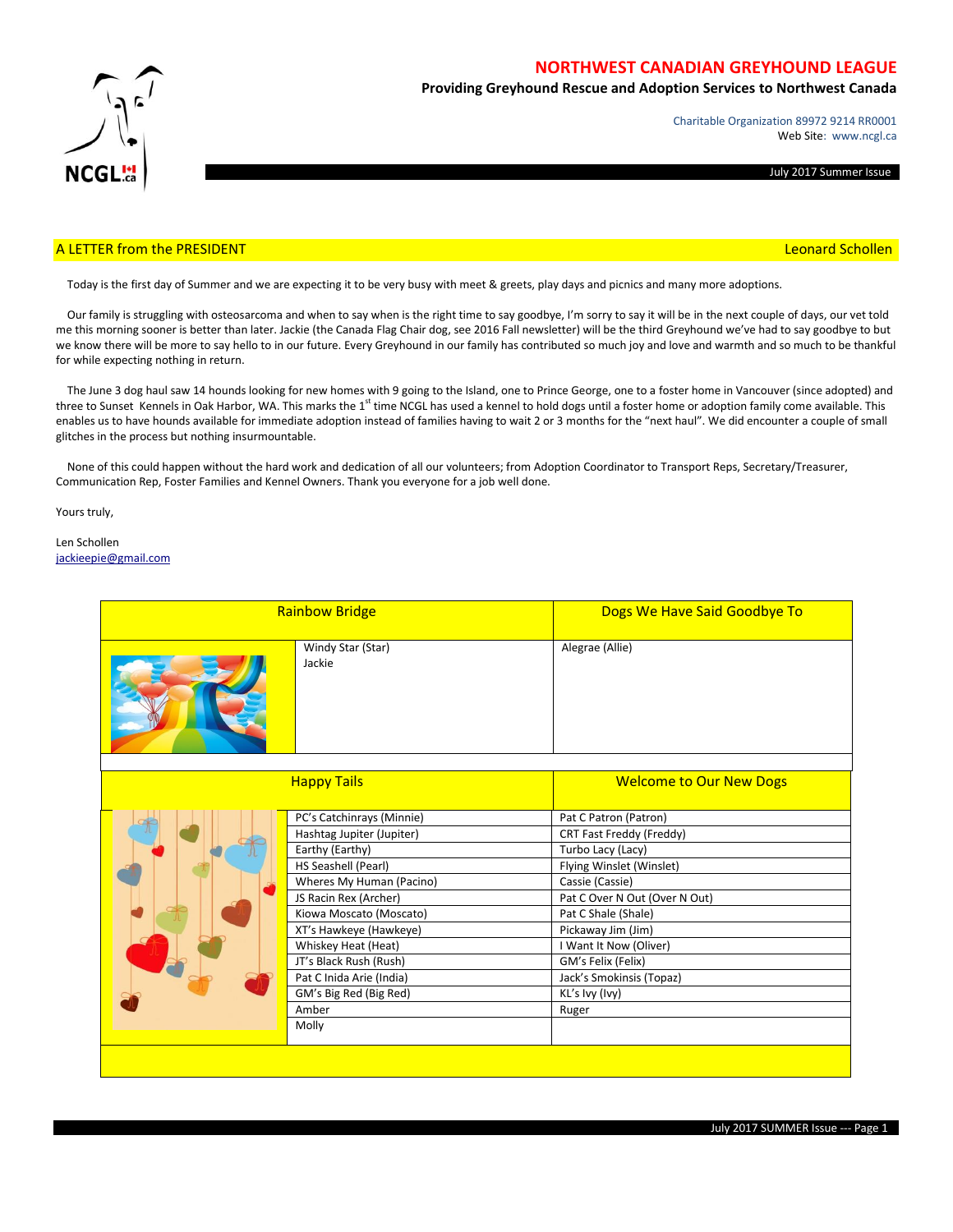## HOPPIN' HOUNDS HAT CONTEST Joan McTavish

Things were really hoppin' at the April 16<sup>th</sup> Calgary Meet & Greet at the Chinook Pet Smart. It was the First Annual Hoppin' Hounds Easter Hat Contest and the turn out was egg-cellent! There were over 20 hounds and 30 humans in attendance. The Easter Hats and outfits donned by the dogs were all egg-squisite and eggceptionally well done but we had 3 big winners. Congratulations go out to Joanne & Evelyn James and their lovely lady, Ashley, who took first prize. Bree Wrolson and her foster, Patron, won second place and Heather Pardy and her foster, Gonzy won third.

There were treats for both humans and hounds and fun was had by all! Special thanks go out to Daniel and Joan for organizing this egg-citing event, to Pet Smart for hosting and to our egg-stra special judge, Pet Smart Manager, Neil. We would also like to thank our egg-spert photographer, John Mastwijk, for the pictures of this year's egg-citing egg-stravaganza.

We hop to see every-bunny again next year!



## WHEN is a PEARL a STAR? Michelle Pedro



I am the adopter of a beautiful NCGL Calgary dog - Seashell.

I live in Victoria with my partner Daren and our 4 small terrier mixed rescue dogs. Earlier this year I met an NCGL adopter through my pet store & grooming salon business, Island Pet Source, and she recommended I get in touch with this reputable organization if I was interested in a retired Greyhound.

We were approved for a NCGL dog and waiting for the load to arrive in Victoria June 3rd but there was a very special dog waiting for a home in Calgary. I made some inquiries about Seashell and it certainly sounded like she was a good fit for our home. Luckily for us the Calgary folks decided that we were a good fit for her too! We arranged to pick her up, drove to Calgary, met her caring foster dad, finalized the adoption and headed back to Victoria. It was a short but very sweet trip.

We chose a new name that honours her past - our Seashell had a "Pearl" inside her. She is a true gem and has been a joyful addition to our life. The Littles (our nickname for the terriers)

like their big sister and she enjoys being part of a pack. Pearl attends doggie daycare with them once a week and occasionally visits me at the store. She loves people and outings so it is our plan to enroll her in a pet therapy program once she's fully settled into her new life.

Recently, the pet store had an opportunity to produce a TV commercial that will air on a local station. I decided that using my own dogs would be the best advertising of all! Pearl had only been living with us for 2 weeks but she took this unusual experience in stride, like she does with new things. She was at the TV studio filming with Doodle, the littlest of The Littles, for over 2 hours to make what would become a 30 second spot. Here is the link: https://vimeo.com/221008728/41839f34d2

As you can see in the photos she is very content with her newfound fame and fortune!

Pearl (fka Seashell) is an ambassador for the breed and NCGL. We are stopped by people every day wanting to know about Greyhounds and where a dog like Pearl comes from. I am grateful for the hard work and commitment of NCGL and the Calgary team to place dogs in the best homes.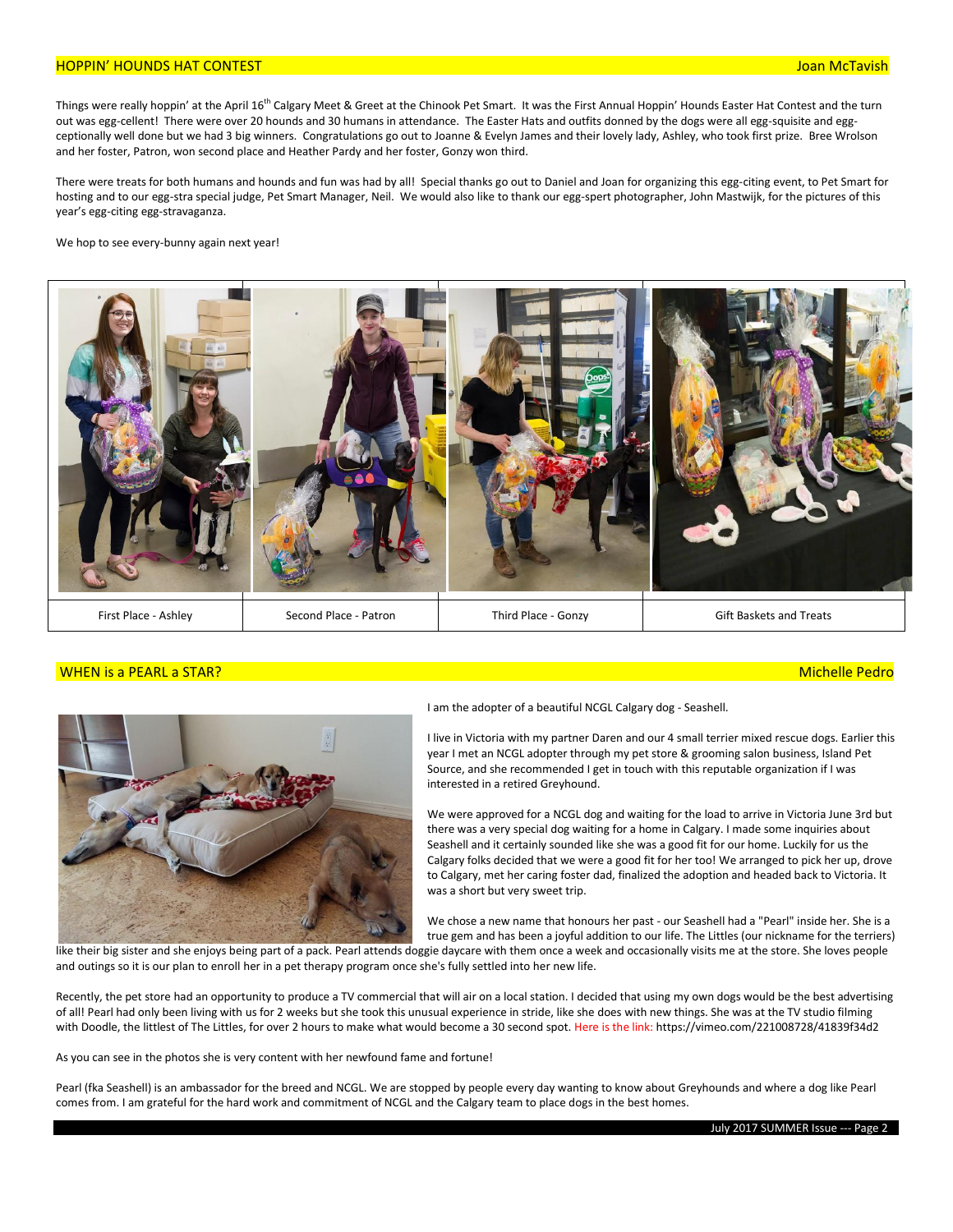#### JUNIPER DONNA and ADRIANNA Adrianna Dizy

## **How my spirit animal, Juniper Donna the sassy, skinny, graciously awkward hound turned my life perfectly upside down. (A success story)**



My name is Adrianna. I am 21 years old and have had my little lifesaver, June for one year.

I was diagnosed with depression, generalized/ social anxiety and PTSD when I was 14 years old. These conditions worsened throughout high school from some "less than pleasant" situations and medical therapy that wasn't working right for me. I managed to reach my lowest in the spring of 2015 when I was hospitalized after a suicide attempt.

The following summer was long and confusing. I wasn't well enough to work or continue school so I spent my time searching for something to fill the empty weight that took over my life. I now look back and laugh at the things that occupied my time. My new and exciting hobby was to wander around my neighbourhood, barefoot, and in my PJs petting the neighbour cats and dogs with a bag of treats and catnip in hand.

Fast forward a few months and I was blessed to find my dream job grooming dogs. My career was therapeutic and gave me the opportunity to spend time with the best creatures on earth while learning everything I could about different breeds and what makes them so unique and alike at the same time. It gave me a sense of empathy and purpose. The job sent me home crying from seeing severe neglect and abuse (and awful behaviour) and inspired by owners embracing their dog's capabilities and interests.

One lovely, sunny and quiet day a lady brought in the most majestic, skinny, extra terrestrial looking dog with these concerned eyes that saw my soul inside and out and a very long snoot that I knew was going to receive many smooches during our short time together. This dog radiated the calmest energy. I knew right away that this was the best breed of them all. I started looking into different adoption groups, debating whether I was ready to take care of a tiny alien deer horse (Greyhound) that runs 75 km an hour by myself. Was it really a good idea to be taking care of a living creature for the entirety of his/her life when I was just learning how to take care of myself? Yes.

I was in Calgary for further training for my job in the late spring of 2016 for one month. I planned to meet a few

foster Greyhounds while I was in Alberta because there weren't many adoptable greys in Saskatchewan. I wasn't having much luck until my very last week. When I discovered NCGL. I was invited to a Greyhound walk where I could walk a dog up for adoption. I found myself in a park with 30 Greyhounds, and one on a leash in my hand. It's weird and exciting to be around this many aliens at once. I couldn't breathe. This. Was. The. Best. With the help of Brandi and Dan I got to adopt the little girl Donna (now known as June) who I walked.

The next 12 months was the recovery that I never thought was possible. June and I were immediately inseparable. June naturally eased my anxiety, which was a foreign feeling to me. She gave me purpose because I knew I could never betray this girl. We discovered Lure Coursing, bacon, long walks, snuggles, and how truly comfortable my couch is. Everyone who I met with June loved her. All of these positive experiences with new people were incredible for my social anxiety. I knew she had a gift with making people feel good, and I wanted to share this with other people. We started training together, which consequently made us both feel great. When I felt we were ready we took the Therapy Dog evaluation and passed! We go once a week to the airport to visit stressed out travellers, and soon we will be going to the University to visit students as well.

I am also training her tasks to assist with my disability, including indicating when I am going to have an anxiety attack and different methods of helping me recover from one. Her presence alone has been the best treatment for me. I feel the best I have ever felt in my life and every day gets better. We just celebrated her birthday/ one year adopted with a pawdicure, ice cream, a hamburger, shopping spree at PetSmart, and a nice long nap. It is me and June against the world and I think we are the best team there could be.

*\* I am in no way saying that getting a dog replaces medically professional advice including prescribed medications.*

You can follow mine and June's adventures on her Instagram: @JuniperDonna

#### GREYHOUNDS and HOOKWORM Brandi Williams

We're seeing hookworm coming up more and more and I thought it was about time I put together an info sheet for our adopters and vets. Dallas came to me with really bad Hoookworm and after \$1600 in bills we finally arrived at a treatment protocol that worked after consulting with a vet in Arizona who dealt a lot with Greyhounds and their special brand of hookworm. I find that the vets up here would under-treat the hookworm hence me struggling with Dallas forever before he was finally hook free. We've done it with a few greys and it's worked out awesome!

What is Hookworm? Hookworms (Ancylostoma and Uncinaria) are one of the most common intestinal parasites of dogs and cats (especially puppies and kittens), and can cause severe disease including anemia and serious diarrhea. Hookworms have either teeth-like structures or cutting plates with which they attach themselves to the wall of the intestine and feed on the animal's blood.

Hookworms can cause a skin disease in humans called cutaneous larval migraines. Infections of the intestines in people can also cause a condition called 'eosinophilic enteritis", resulting in abdominal pain.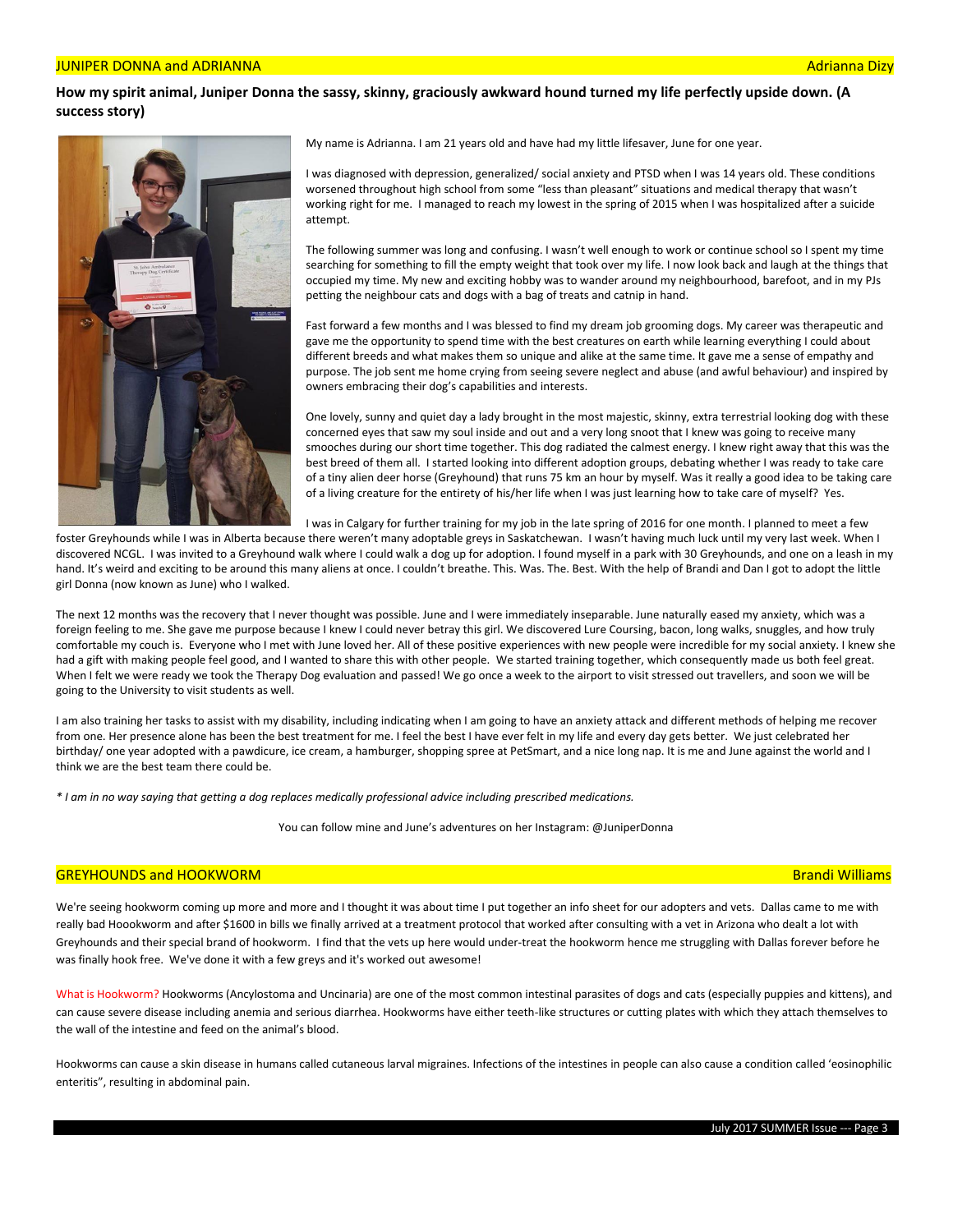#### Source: peteducation.com

Does my dog have Hookworm? All Greyhounds are fully vetted and wormed before they head to us in Canada. That being said, there is one type of intestinal parasite that requires a longer and more aggressive treatment - Hookworm. It's not super common in the dogs we get but we have had some cases where dogs have come up positive and required treatment.

We recommend that when getting a new Greyhound all fecal matter is picked up immediately, disposed of and the area sprayed with a bleach/water solution. While Greyhounds sometimes come up with upset bellies and loose stool due to the stress and diet changes, if diarrhea continues for longer than 2 weeks please contact us and we will have a stool sample tested. Hookworm is transmittable to both dogs and humans by stepping in/or ingesting fecal matter, so proper disposal of fecal matter is important.

My dog has Hookworm, what happens next? NCGL after many years has developed a very effective treatment regime for killing Hookworm and getting your dog parasite free. We have found in the past that local Canadian vets are used to treating strains of Hookworm that aren't as strong as the Hookworm coming up from the USA and don't treat the worms aggressively enough. We have spoken with our vets and agree that the below protocol works best.

All dogs positive for Hookworm will be treated first with 1 dose of Panacur 3 days in a row. After a 2 week period they will be given Drontol Plus or Heartguard once every 2 weeks for 3 months. After this treatment is complete we wait one month and then re-test the stool for worms, if negative we're good - if it comes back positive we repeat the treatment above. If you contact NCGL before starting treatment and our vets/protocols are used, we will cover the costs of treating the worms.

### This is the continuation from the Spring issue's story ...

The next few weeks blurred for the Greyhound. He spent his days searching for small game and for water. He traveled for miles and never saw or heard any sign of man. His diet consisted of rodents and game birds though occasionally in the beginning, he caught a bunny on the edge of a meadow. His strength and speed fading from insufficient food, he was no longer fast enough to catch any but the slowest of rabbits. His only relief was in his dreams.

Running, always running. The most joyous part of his life was running but one day at the track, his running days ended. The gate flew up and he leapt out of the boxes after the lure, streaking down the track. Today's lure was a plastic bottle, always his least favorite, but the exhilaration of the chase still drove him. As the lure rounded the first corner, he was in the lead. As the bottle slipped off the arm and bounced across the track, he followed behind it at full speed -- into the barbwire fence surrounding the track. He fell and rolled, tried to scramble up, all the while becoming more entangled in the cutting wire. He lay writhing and bleeding while people shouted and swirled around him. Someone finally began cutting him free but he was unable to stand. He heard the voices surrounding him.

"Put 'im down. 'E'll never recover."

"Gawd what a mess."

"Too bad; yer best runner too."

"What idiot put on that lure?"

He felt himself floating as the pain washed over him and darkness overcame him. He surfaced briefly as the men lifted him into the back of his owner's truck. His tail lifted slightly when he realized his owner was there. Someone turned him on his left side and began doing something to his right shoulder. The Greyhound yelped in pain and struggled against the many hands that held him.

"Hold him still while I sew this shoulder up. It's the worst of the lot. I'll do those big ones on his back and hips next. It'll be a wonder if he hasn't broken something. You might be wanting to have a vet look him over. He's lost a lot of blood."

"Can't. The missus don't like me spendin' money on m' hounds; nor runnin' 'em. He'll have to make it on 'is own or not. I thank you fer stitchin' 'im fer me. I'll put 'im in a shed by 'isself and see how 'e comes along. Allus had a soft spot fer this one. Mayhap I can use 'im as a stud if 'e makes it."

The Greyhound whimpered softly as the man worked over him. Then the pain overwhelmed him again and he returned to the darkness.

He awoke and found himself alone, lying on shredded newspapers. He could smell the pail of clean, cold water near his head. As he tried to get up, the pain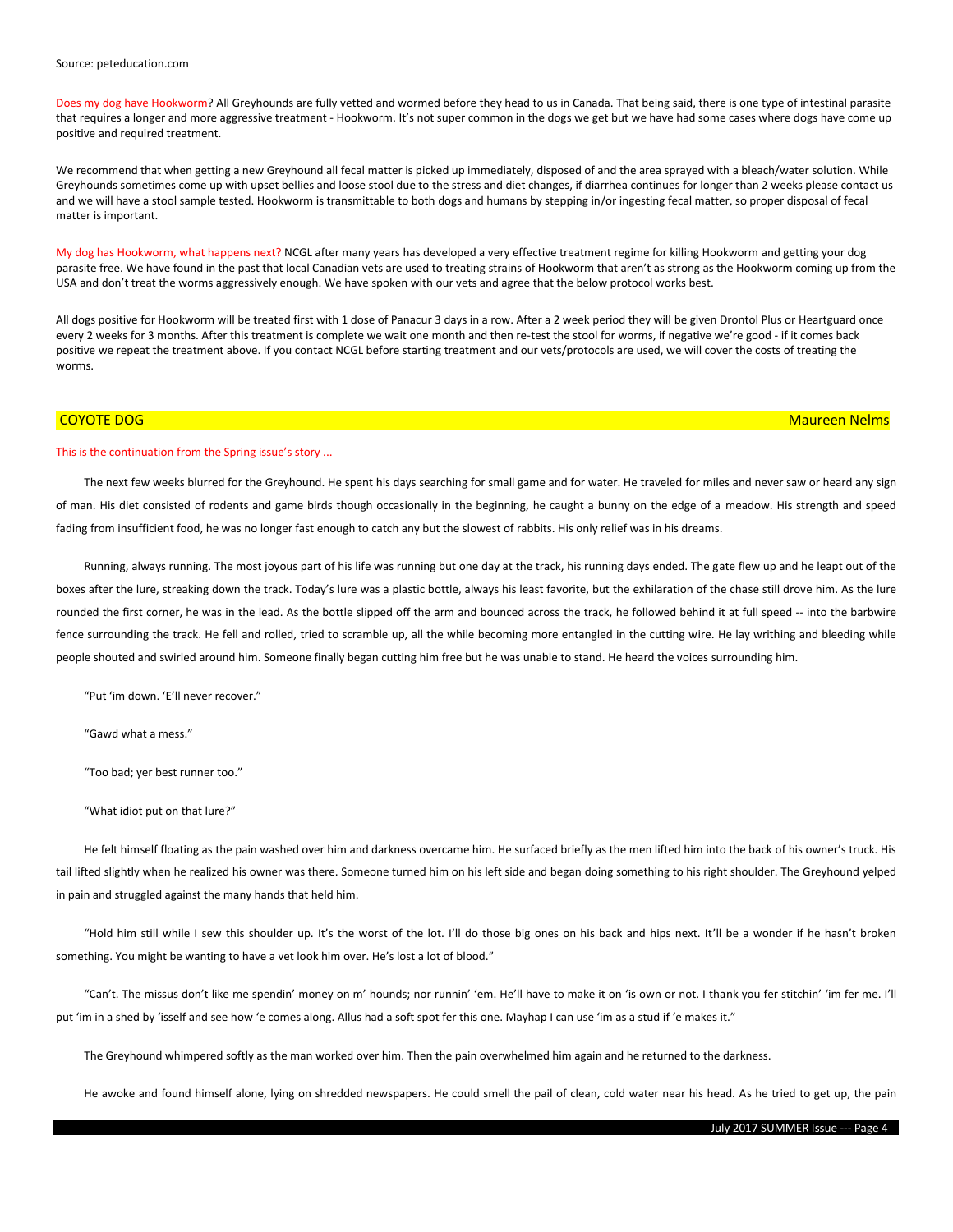sliced through him, muscles spasming with the effort. He sank down and began examining his body with his nose. Dried blood coated him in so many places that his tongue couldn't begin the job of cleaning. He lowered his head to the paper and tried to ignore both his misery and his thirst. Some time later, he heard a creaking sound and light appeared, followed by the farmer. The man examined the dog with a flashlight, muttering under his breath.

"I bet yer plenty sore," he finally said as he reached a hand into the pail of water and scooped some out in a tin cup. He offered the water to the dog who raised his head and lapped it thankfully.

"I'll bring yer some supper in the mornin", the man said as he opened the door. "If'n yer still around." With that the door closed and the Greyhound was alone again.

To the man's amazement the Greyhound not only survived the night but was actually standing, weaving slightly, tail wagging, when the man went in the following morning. The man was afraid to touch him because of the hundreds of gashes the dog had sustained, some of them sewn up but most of them sealed with dried blood. The man swore under his breath. He placed a bowl of warm soup and bread in front of the dog who immediately wolfed it down. Shaking his head in disbelief, the man checked that the dog's injuries were no worse than before. Seeing they were not, he left the shed leaving the hound alone. The hound slowly sank to the floor, shifting slightly in an attempt to find the most comfortable position, and slept.

Footsore from his lonely travels the Greyhound forged deeper and deeper into the woodlands. He covered far fewer miles each day than he had previously. He missed company almost more than he missed food. He had seen neither man nor dog in all the weeks of his wandering. Several times he lay down, only to stretch out his neck and howl his forlornness to the unresponsive timber. His only reply was the sound of the forest - birds twittering and peeping from the canopy of branches, squirrels chirruping and scolding as they scurried from ground to tree to ground in search of food. His need for companionship drove his weary body to continue its pursuit. He moved on, relying heavily on his nose to find him water and to help him scout pheasant or grouse in a copse. He developed a panther-like, stealthy approach that had helped him snag game birds more than once. His body would freeze in position, one front leg lifted with a paw cocked in an imitation of a pointer, head turning in slow motion to focus on the thicket where his nose told him a choice dinner could be found. His neck stretched out, head lowering, shoulder blades becoming more pronounced and intensifying his resemblance to a great cat. He crept ever so gently and cautiously towards the underbrush, his feet placed carefully so as not to make a sound. Silently, surreptitiously, steadily, he advanced. If the bird stopped foraging to listen, the Greyhound stopped moving -- barely breathing, eyes never leaving his quarry, he waited. And waited. Then with a titanic leap he vaulted into the brush catching his hapless victim unaware. Teeth closing over his objective, he shook the bird vigorously, instantly killing it. Wild fowl were tasty but not very satisfying, always leaving him hungry for more, not providing much stamina for continuing his trek. However, he learned that there was no possibility of catching more than one bird, for the others scattered immediately when he attacked. Finished with his meal the raw-boned hound laid his head on his paws and closed his eyes.

His days of running were over. His convalescence took many months and much of the pain did not entirely disperse. He was able to run but his speed was gone. Fresh scars covered his body; tiny ones on his muzzle and his feet, larger ones on his upper legs and inside his thighs, angry ones on his shoulders, his hips, and his sides. Every movement caused the Greyhound pain but he accepted it as he had accepted everything that came in his life. The pain did not diminish his happy disposition and love of life. The hound spent his days on the farm, no longer racing, no longer hunting, just lying in the shade of the barn. One day a huge truck delivered a trailer load of grain to the barn. While the farmer's sons unloaded the truck, the dog walked over to investigate the driver who began stroking his head.

"What happened to your dog?" the driver asked.

"Ran through a wire fence when he was runnin'," the farmer replied.

"Poor thing, he sure looks awful. You race them?"

"Some. Use 'em fer huntin' mostly. 'Cept this'n. He cain't run no more. Shouldn't even keep 'im."

"What will you do with him then?" asked the driver.

"Have to shoot 'im I guess. Allus liked this'n."

"How about if I buy him from you. How much you want?" asked the driver.

"He ain't worth much. You want 'im, you kin have 'im fer nothin'. One less mouth fer me ta feed."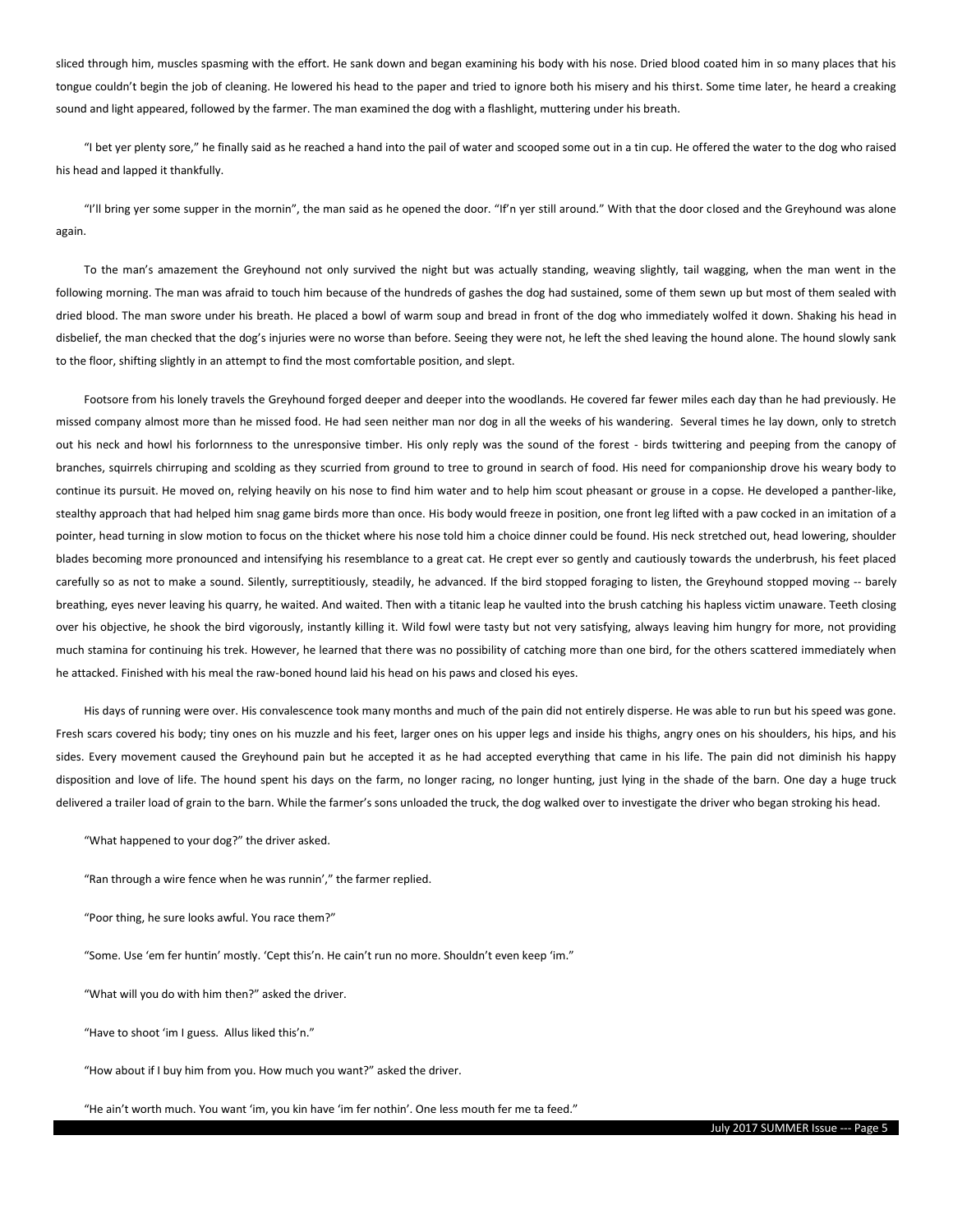"I'll take him," said the driver.

With that, the Greyhound found himself scooped up and pushed onto the front seat of the big rig. The man soon joined him, giving his ears a scratch before he maneuvered the truck out onto the road.

His new master was an older, heavy-set man with wispy gray hair, kind eyes and a gentle voice. The dog arranged his length on the sun-warmed vinyl seat, inching his nose out to rest his muzzle on the man's leg. His days melted into each other, one following the next. He watched the roadways disappear under the wheels of the truck, listened to the man's voice as he talked or sang with the radio, catnapped on the seat, or when it got hot, he laid on the rough carpeting covering the floor. Evenings he spent exploring the land wherever the truck stopped, laying beside the rocks surrounding a small fire, watching his master make supper and sharing it with him. He learned to catch scraps of food his master would throw to him. He missed running with the other dogs but he reveled in the affection shown him by his master. As time passed, his muzzle began to turn white, his scars faded into blackish reminders of his accident, and his old injuries plagued him with aches especially early in the morning, but he accepted it all. For he was happy living with the man in the truck.

Now he was alone. Hungry, thirsty, tired, and alone. The Greyhound's eyes opened and he gazed around him wearily. Something had woken him, but he wasn't sure what. Then he realized he smelled something. Smoke. Cooking smoke, like the smell from the fires his master would ignite. Standing, the Greyhound raised his head, sniffing delicately at the air, trying to decide where the odor originated. He began moving towards the smell, mainly traveling on the paths, sometimes pushing his way through the brush to keep on a more direct line with the scent. Occasionally he would stand still, head up, and nose twitching as he moved his muzzle back and forth trying to capture the aroma. Then he would start again, following his nose. His mouth started to water as the smell grew stronger. There was meat cooking somewhere ahead and it was close. The Greyhound increased his speed until he was loping towards the smell. The edge of the forest came up suddenly, and the dog paused to allow his eyes to adjust to the light. He saw tents and small trailers and buses, and a campfire surrounded by people with sticks held over the flames. That wonderful aroma was coming from that fire. Cautiously the Greyhound approached the group. Standing back slightly he watched them. Soon one of the children spotted him.

"Hey dad, look at that dog. Hey, he's starving. His ribs are all sticking out."

"Don't go near him now, you don't know him. Maybe he belongs to someone camping here though he should be on a lead. And he does look mighty thin."

The man slid a hot dog out of a package on the picnic table and tossed it to the dog who snatched it expertly from the air and gobbled it down.

"Geez, he is hungry. Okay pooch, here's some more."

The man tossed the dog several wieners and a couple of buns, all of which the hound gratefully gulped down. The man set a pot of water in front of the dog and while the hound lapped it up, the man slipped a piece of rope around the dog's neck. Telling the children to stay where they were, the man led the dog across a field, between the campers and entered a small building. Over the door was a sign that read Humpback Valley Camp Store.

"Any idea where this dog belongs?" he asked the woman behind the counter.

Peering over the Formica, the woman examined the dog. "Looks like a whippet. One of those racing dogs. Never seen it around here before. Where'd you get it?"

"He just walked up to the campfire. Sure is thin and he was really hungry. I fed him already. Guess maybe I better phone the SPCA. Can I borrow your phone?"

"No problem," replied the woman as she reached under the counter and lifted out a telephone. "I'll look the number up for you. You going to turn him over to them?"

"I don't know. Maybe I'll just report that I've found him. Someone must be looking for him. He's probably a really expensive dog, a purebred, at least I think he is."

The man telephoned to the local SPCA but they had no reports of a missing dog matching the Greyhound's description. They suggested the man place a free ad under Pets Found in the local paper which he did leaving the phone number of the camp store for any replies.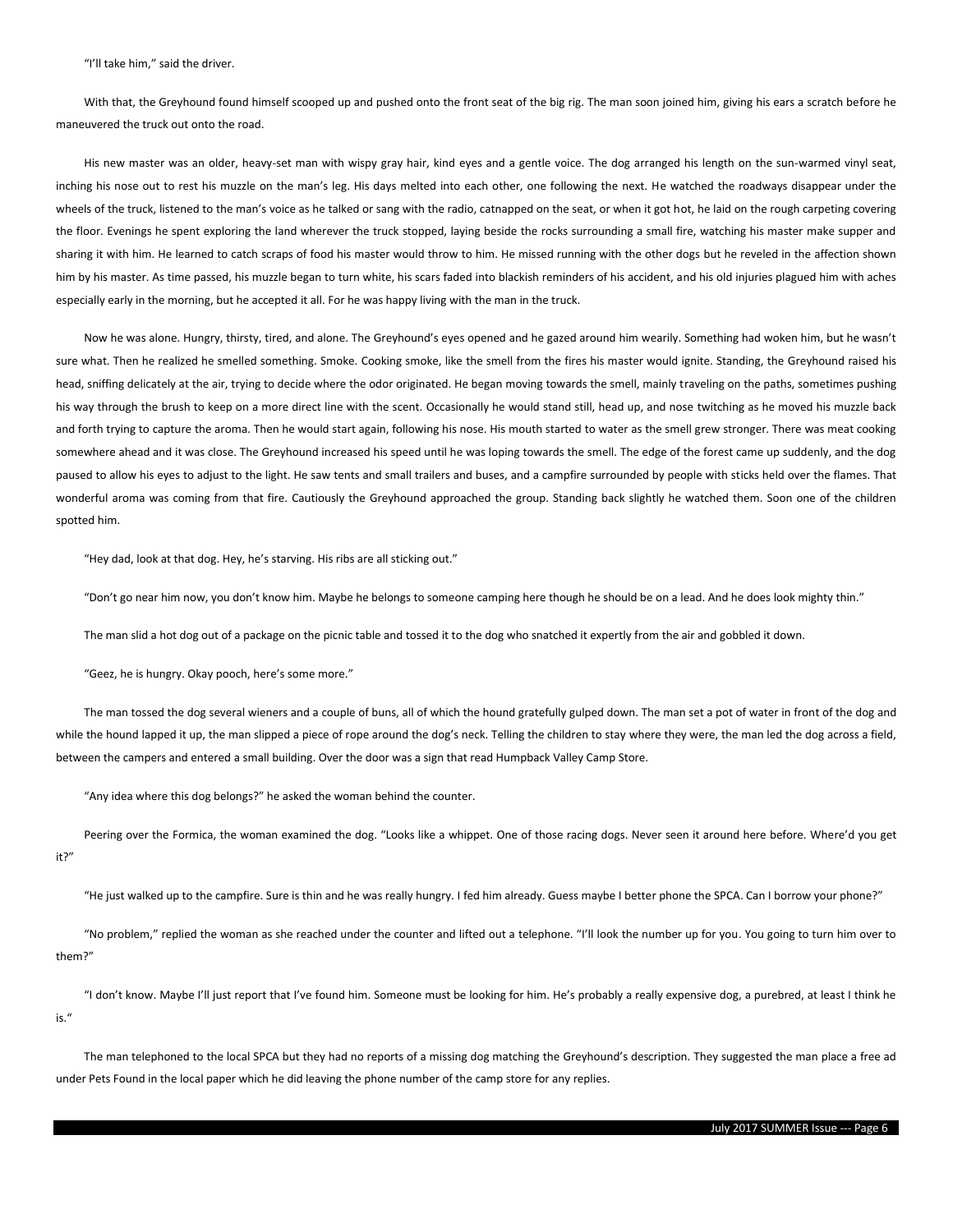The man took the dog back to his campsite and tied him up to the picnic table with a longer piece of rope. One by one, all the children in the area made their way to meet the visitor. The Greyhound was in heaven. People surrounded him; small hands stroked his head and his ears and his feet. In his excitement, his teeth began to chatter. Taking this as a sign of nervousness, the children pressed closer to reassure him. Small arms slid around his neck and his chest, small bodies pressed against him. High-pitched voices muttered comforting words. The Greyhound closed his eyes in bliss.

"Dad, hey Dad, can we keep him? Please?" begged a young voice.

"We have to find out where his owners are. Someone must have lost him. We can't just keep a dog without trying to find his family."

"But Dad, what if no one wants him? If we can't find his owners? Can we keep him then? Please?"

"We'll see about that. He seems like a friendly dog. If no one claims him, we'll talk about it then, okay?"

"Thanks Dad. I just know that no one owns him. If they did, they wouldn't have lost him. They'd have been more careful. I'll be real careful when he's mine."

The Greyhound didn't understand the words but he understood the tone. He edged up to the young boy and slid his nose under the boy's hand, giving it a slight toss so it landed lightly just over his ears.

"See Dad, he likes me, he wants to stay with us. I'm gonna call him Pal."

The boy and dog spent every moment together. Mornings saw them hiking through the forest, the Greyhound's rope lead attached to the boy's belt loop. Afternoon's they would race together, the boy on his bike, the Greyhound running alongside, still attached to the belt loop. Evenings they would spend beside the campfire, followed by nights snuggled together inside a sleeping bag. After a week passed with no response to his advertisement, the man decided to speak to his son about him.

"You've taken such good care of Pal since we found him that I think you deserve to keep him. So long as you understand that we might still find his owners. If that happens, we have to give him back. Right?"

"Right Dad. But that won't happen. I know it won't. Me and Pal will be together always," replied the boy. "Right Pal?" he asked looking down at the dog.

The hound jumped up on the boy, his tongue flashing across the boy's cheeks.

"See Dad? Told ya. Pal knows." With his hand on the rope, the boy and his Greyhound raced off across the meadow.



Volunteers are always needed.

Why not join in the fun and lend a hand?

### **VOLUNTEERS NEEDED**

| <b>QUESTION:</b> | <b>ANSWER:</b>    | <b>Articles</b> | <b>Please</b> |
|------------------|-------------------|-----------------|---------------|
|                  |                   | or              | <b>Send</b>   |
| <b>What</b>      | <b>Anything</b>   | <b>Photos</b>   |               |
| Goes             | <b>You Want</b>   | of Your         | To            |
| <b>Here</b>      | To                | <b>Hound</b>    | savethehounds |
|                  | <b>Contribute</b> |                 | @Gmail.com    |

July 2017 SUMMER Issue --- Page 7